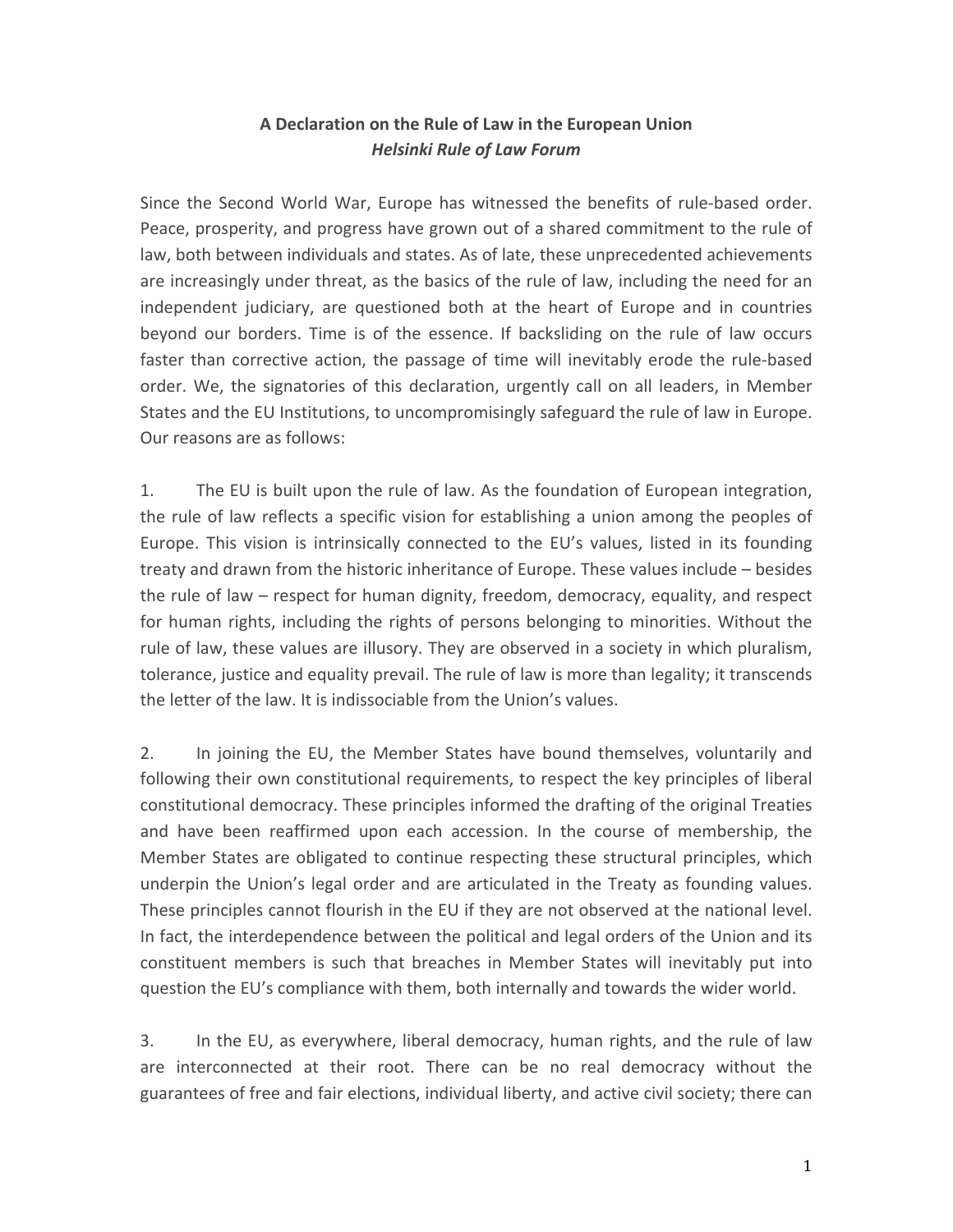be no effective protection of individual rights, nor of democracy, without independent courts, and there can be no rule of law without the democratic legitimacy of government and substantive fundamental rights. Under the EU Treaties, the rule of law's concept is premised on the respect of liberal democracy: freedom, consent of the governed, and equality before the law. Its antitheses, for which there is no room in the EU, are authoritarianism, the rule of the few, and arbitrary use of power. The principles of the rule of law are well known and enshrined in the EU's legal order, developed over seven decades by the Court of Justice and inspired by the national constitutional traditions. They entail requirements for the independence of the judiciary, the democratic character of law-making processes, checks and balances for the separation of powers, the freedom of the media, and the protection of minorities.

4. Not simply an aspiration, the rule of law is a set of legal principles essential for the practical realization of the rights of European citizens. The rule of law preserves the democratic state through legal certainty, which enhances the predictability of official decisions and allows people to plan their lives. Without the rule of law, the EU inevitably fails to function adequately and to deliver the public goods it is expected to guarantee. Moreover, it ceases to command moral legitimacy in the eyes of people in Europe and beyond. That the Union and its constituent Member States share a commitment to the rule of law is, moreover, the basis for their mutual trust. This trust can only exist under conditions guaranteeing that people and businesses are treated according to the law in all Member States, including when they appeal to courts in a State other than their own, and that their rights are protected.

5. The primacy of EU law is a core element of our common legal order. While the EU must respect the specific national constitutional identities of its Member States, this does not detract from the obligation of the latter to grant EU law its full effect in their national legal orders. Constitutional identity cannot serve as a pretext for departing from the fundamental principles of the rule of law. To ensure trust in the EU's legal order, the rule of law must be vigilantly protected at the Union level. Resilience against threats to the rule of law requires positive action on the part of the EU legislative and executive branches. The EU's values bind the EU's institutions, bodies, offices, and agencies, which must constantly strive to be exemplary in observing them. Adherence to the rule of law, in particular, safeguards the EU's decision-making processes and ultimately guarantees that all Member States are treated equally in the Union.

6. The Union and its Member States must be held up to equivalent standards as regards compliance with the rule of law. There is a need to understand the rule of law